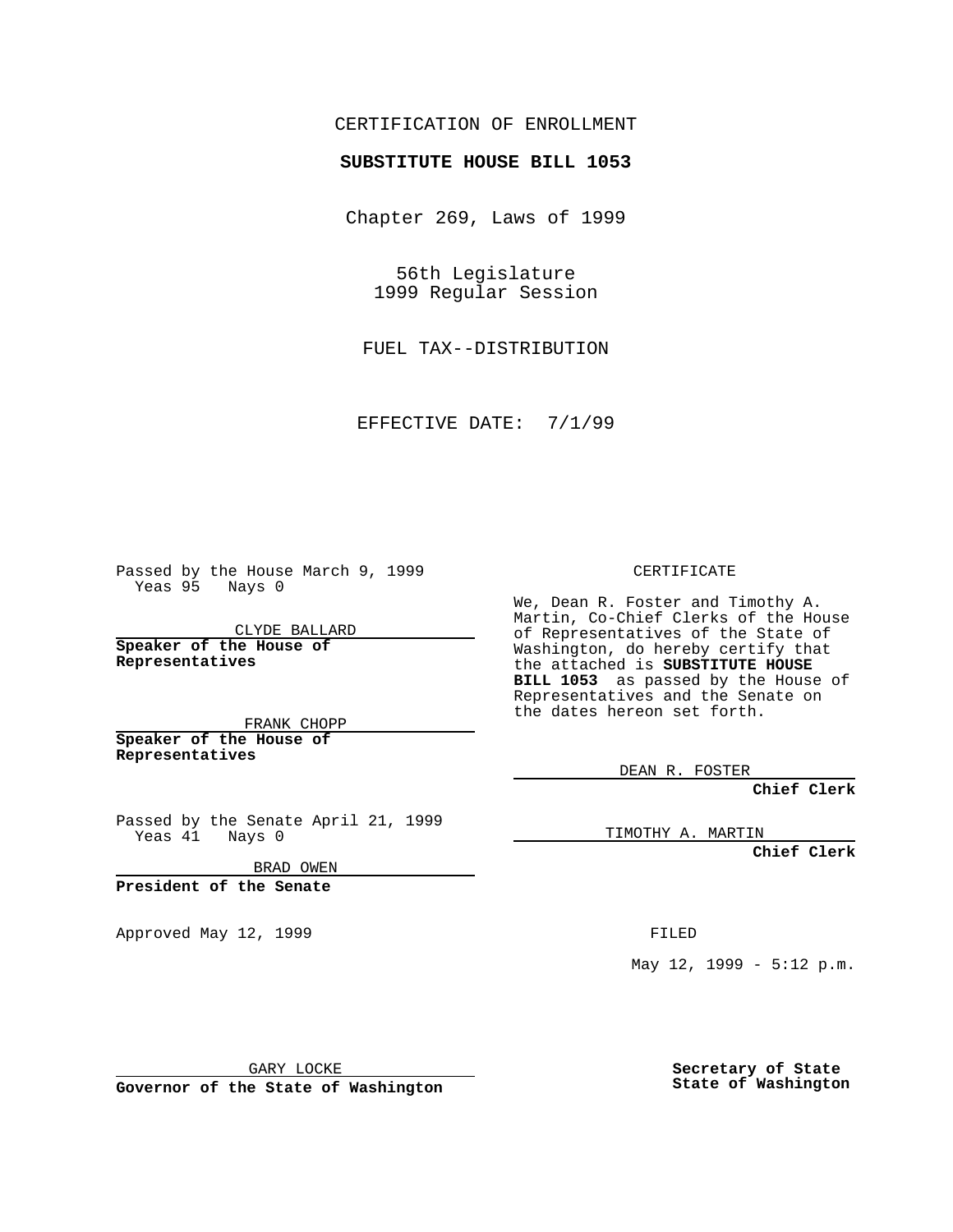## **SUBSTITUTE HOUSE BILL 1053** \_\_\_\_\_\_\_\_\_\_\_\_\_\_\_\_\_\_\_\_\_\_\_\_\_\_\_\_\_\_\_\_\_\_\_\_\_\_\_\_\_\_\_\_\_\_\_

Passed Legislature - 1999 Regular Session

## **State of Washington 56th Legislature 1999 Regular Session**

**By** House Committee on Transportation (originally sponsored by Representatives Fisher, K. Schmidt, Hatfield, Radcliff, O'Brien, Tokuda, Hurst, Skinner and Hankins; by request of Legislative Transportation Committee)

Read first time 02/19/1999.

 AN ACT Relating to the consolidation of the fuel tax rate, and fuel tax distribution statutes maintaining revenue neutrality among fuel tax recipients; amending RCW 36.78.070, 46.68.110, 46.68.130, 47.26.405, 47.26.425, 47.26.4252, 47.26.4254, 47.26.505, 47.30.030, 47.30.050, 47.56.725, 47.56.750, 47.56.771, 47.60.420, and 82.36.025; reenacting and amending RCW 46.68.090; creating a new section; repealing RCW 46.68.095, 46.68.100, 46.68.115, 46.68.150, 47.26.060, 47.26.070, and 47.26.410; providing an effective date; and declaring an emergency.

9 BE IT ENACTED BY THE LEGISLATURE OF THE STATE OF WASHINGTON:

10 **Sec. 1.** RCW 36.78.070 and 1993 c 65 s 3 are each amended to read 11 as follows:

12 The county road administration board shall:

13 (1) Establish by rule, standards of good practice for the 14 administration of county roads and the efficient movement of people and 15 goods over county roads;

16 (2) Establish reporting requirements for counties with respect to 17 the standards of good practice adopted by the board;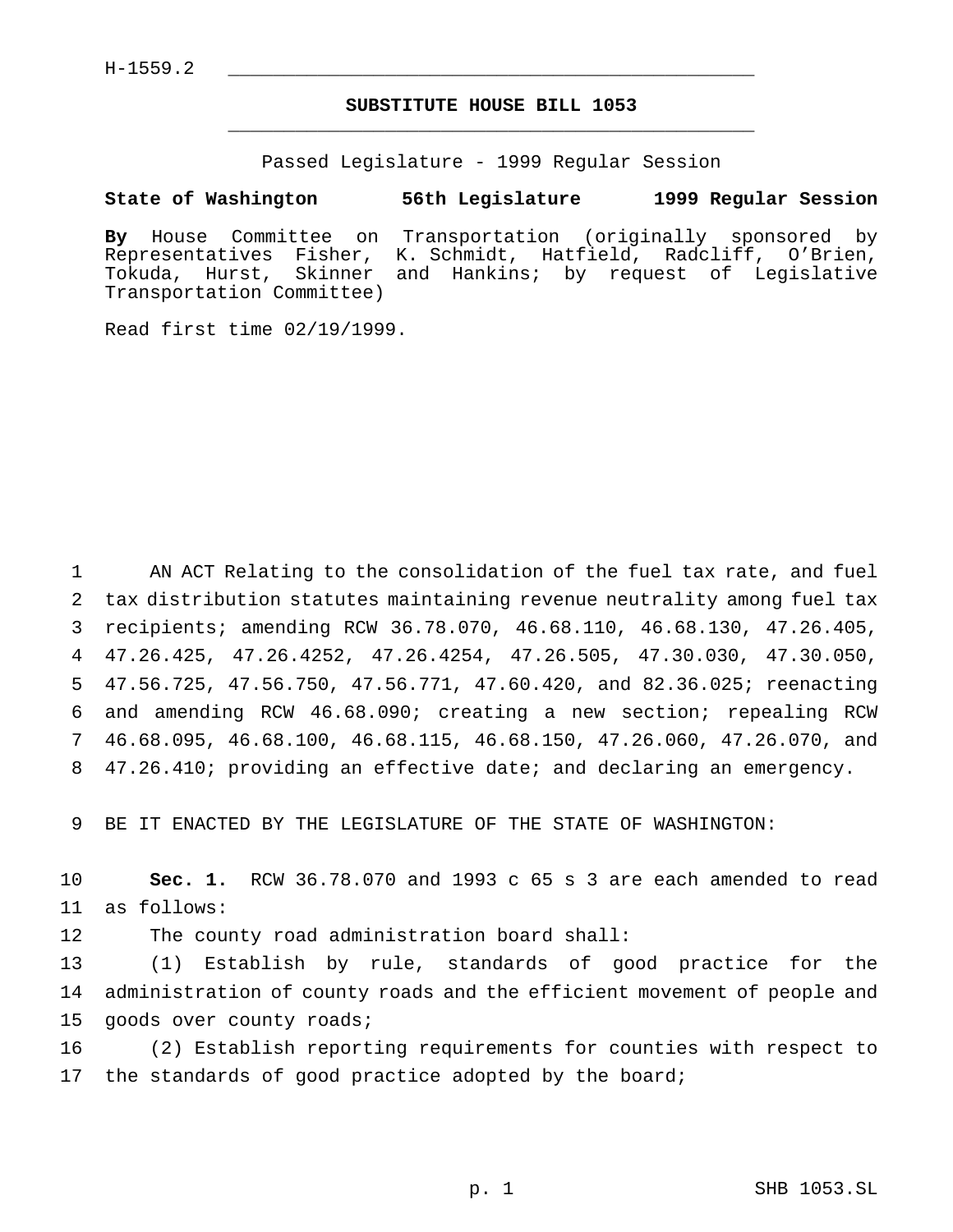(3) Receive and review reports from counties and reports from its executive director to determine compliance with legislative directives and the standards of good practice adopted by the board;

 (4) Advise counties on issues relating to county roads and the safe and efficient movement of people and goods over county roads and assist counties in developing uniform and efficient transportation-related information technology resources;

 (5) Report annually before the fifteenth day of January, and throughout the year as appropriate, to the state department of transportation and to the chairs of the legislative transportation committee and the house and senate transportation committees, and to other entities as appropriate on the status of county road administration in each county, including one copy to the staff of each of the committees. The annual report shall contain recommendations for 15 improving administration of the county road programs;

 (6) Administer the rural arterial program established by chapter 17 36.79 RCW and the program funded by the county arterial preservation 18 ((program)) account established by RCW ((46.68.095)) 46.68.090, as well as any other programs provided for in law.

 **Sec. 2.** RCW 46.68.090 and 1994 c 225 s 2 and 1994 c 179 s 3 are each reenacted and amended to read as follows:

 (1) All moneys that have accrued or may accrue to the motor vehicle fund from the motor vehicle fuel tax and special fuel tax shall be 24 first expended for  $((the following))$  purposes $((\div))$  enumerated in  $(a)$ 25 and (b) of this subsection. The remaining net tax amount shall be distributed monthly by the state treasurer in the proportions set forth 27 in (c) through (1) of this subsection.

 (a) For payment of refunds of motor vehicle fuel tax and special 29 fuel tax that has been paid and is refundable as provided by law;

 (b) For payment of amounts to be expended pursuant to appropriations for the administrative expenses of the offices of state treasurer, state auditor, and the department of licensing of the state of Washington in the administration of the motor vehicle fuel tax and 34 the special fuel tax, which sums shall be distributed monthly;

 (c) ((From April 1, 1992, through March 31, 1996, for distribution to the transfer relief account, hereby created in the motor vehicle fund, an amount not to exceed three hundred twenty-five one-thousandths 38 of one percent;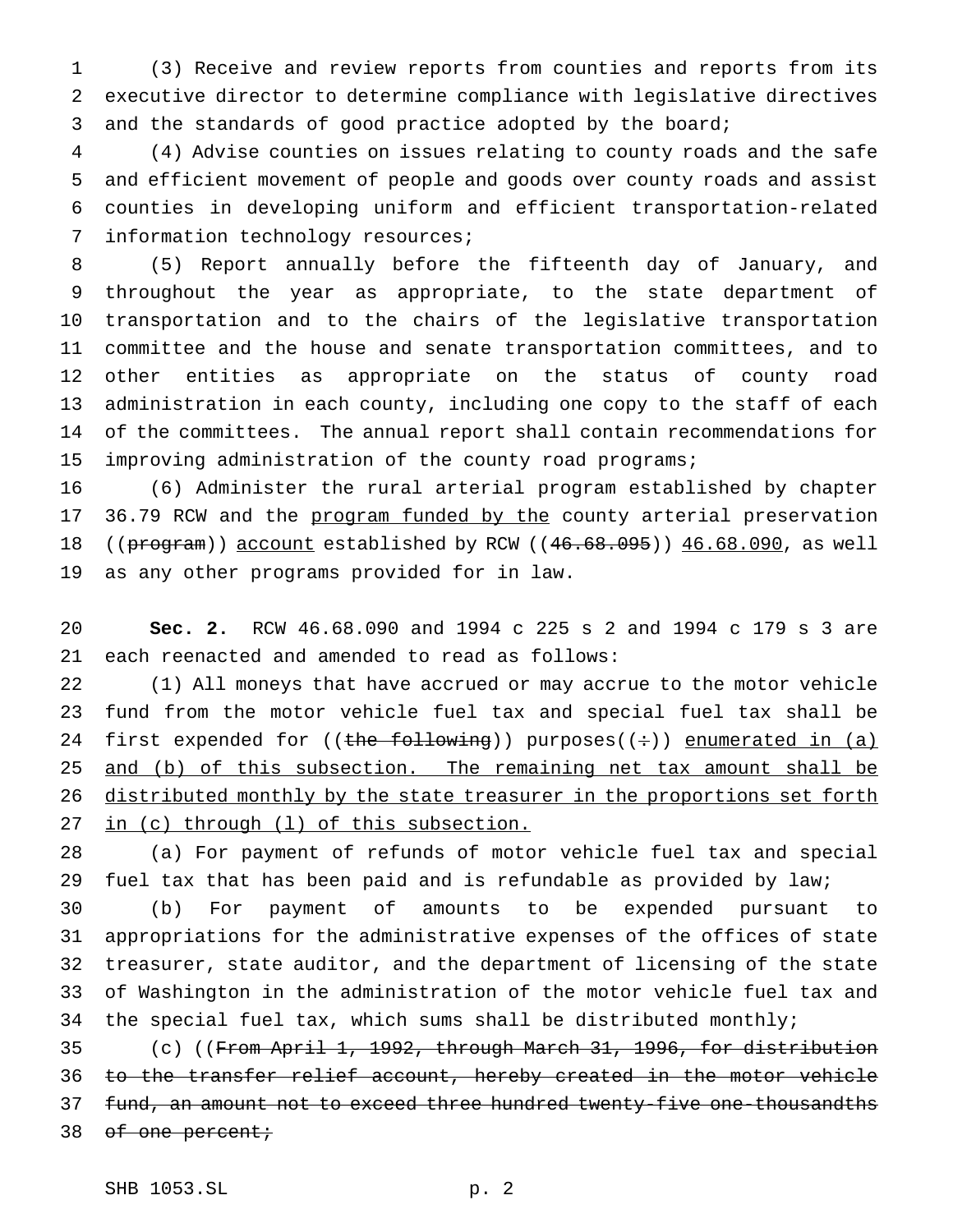1 (d) For distribution to the rural arterial trust account in the 2 motor vehicle fund, an amount as provided in RCW 82.36.025(2) and 3  $46.68.095(3)$ ; 4 (e) For distribution to the urban arterial trust account in the 5 motor vehicle fund, an amount as provided in RCW 46.68.100(4) and 6  $82.36.025(3)$  i 7 (f) For distribution to the transportation improvement account in 8 the motor vehicle fund, an amount as provided in RCW  $46.68.095(1)$ ; 9 (g) For distribution to the special category C account, hereby 10 created in the motor vehicle fund, an amount as provided in RCW  $11 \quad 46.68.095(2)$ 12 (h) For distribution to the county arterial preservation account, 13 hereby created in the motor vehicle fund, an amount as provided in RCW  $14 \quad 46.68.095(4)$ 15 (i) For distribution to the motor vehicle fund to be allocated to 16 cities and towns as provided in RCW 46.68.110, an amount as provided in 17 RCW  $46.68.095(5)$ ; 18 (i) For distribution to the motor vehicle fund to be allocated to 19 counties as provided in RCW 46.68.120, an amount as provided in RCW 20  $46.68.095(6)$ ; 21 (k) For expenditure for highway purposes of the state as defined in 22 RCW 46.68.130, an amount as provided in RCW 82.36.025(4) and 23  $46.68.095(7)$ 24 (1) From July 1, 1994, through June 30, 1995, for distribution to 25 the gasohol exemption holding account, hereby created in the motor 26 vehicle fund, an amount equal to five and thirty-four one-hundredths of 27 one percent of the amount available prior to distributions provided 28 under (a) through (k) of this subsection, to be used only for highway 29 construction; 30 (m) For distribution to the small city account, hereby created in 31 the motor vehicle fund, an amount as provided for in RCW 46.68.095(1), 32  $46.68.100(9)$ , and  $82.36.025(3)$ .

 $(2)$  The amount accruing to the motor vehicle fund by virtue of the motor vehicle fuel tax and the special fuel tax and remaining after payments, distributions, and expenditures as provided in this section 36 shall, for the purposes of this chapter, be referred to as the "net tax 37 amount.")) For distribution to the motor vehicle fund an amount equal to 44.387 percent to be expended for highway purposes of the state as defined in RCW 46.68.130;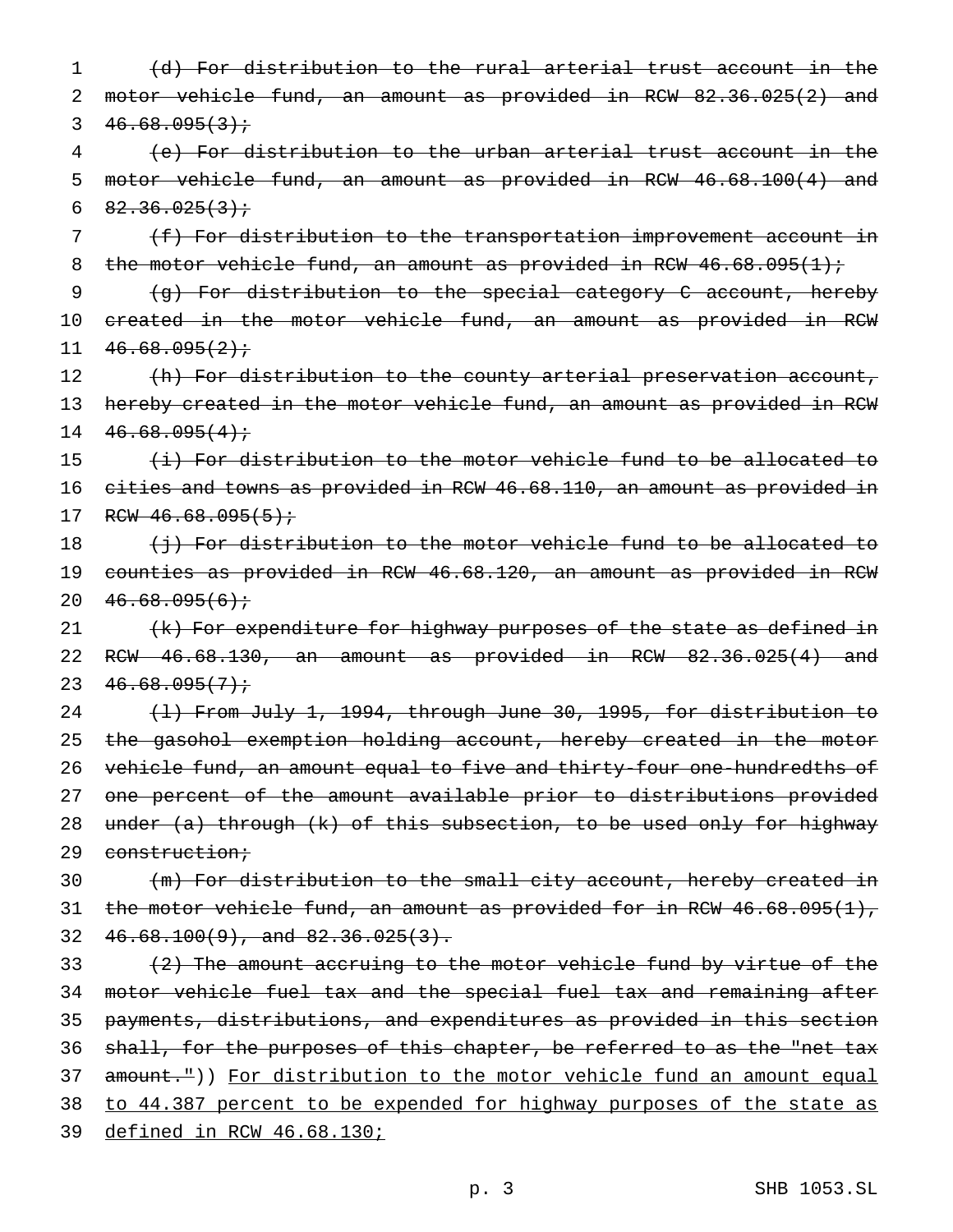(d) For distribution to the special category C account, hereby created in the motor vehicle fund, an amount equal to 3.2609 percent to be expended for special category C projects. Special category C projects are category C projects that, due to high cost only, will require bond financing to complete construction. The following criteria, listed in order of priority, shall be used in determining which special category C projects have the highest priority: (i) Accident experience; 10 (ii) Fatal accident experience; 11 (iii) Capacity to move people and goods safely and at reasonable 12 speeds without undue congestion; and (iv) Continuity of development of the highway transportation network. 15 Moneys deposited in the special category C account in the motor vehicle fund may be used for payment of debt service on bonds the 17 proceeds of which are used to finance special category C projects under 18 this subsection (1)(d); (e) For distribution to the Puget Sound ferry operations account in the motor vehicle fund an amount equal to 2.3283 percent; (f) For distribution to the Puget Sound capital construction 22 account in the motor vehicle fund an amount equal to 2.3726 percent; (g) For distribution to the urban arterial trust account in the 24 motor vehicle fund an amount equal to 7.5597 percent; (h) For distribution to the transportation improvement account in the motor vehicle fund an amount equal to 5.6739 percent and expended 27 in accordance with RCW 47.26.086; 28 (i) For distribution to the cities and towns from the motor vehicle fund an amount equal to 10.6961 percent in accordance with RCW 46.68.110; (j) For distribution to the counties from the motor vehicle fund an amount equal to 19.2287 percent: (i) Out of which there shall be distributed from time to time, as directed by the department of 34 transportation, those sums as may be necessary to carry out the provisions of RCW 47.56.725; and (ii) less any amounts appropriated to the county road administration board to implement the provisions of RCW 47.56.725(4), with the balance of such county share to be distributed monthly as the same accrues for distribution in accordance with RCW 46.68.120;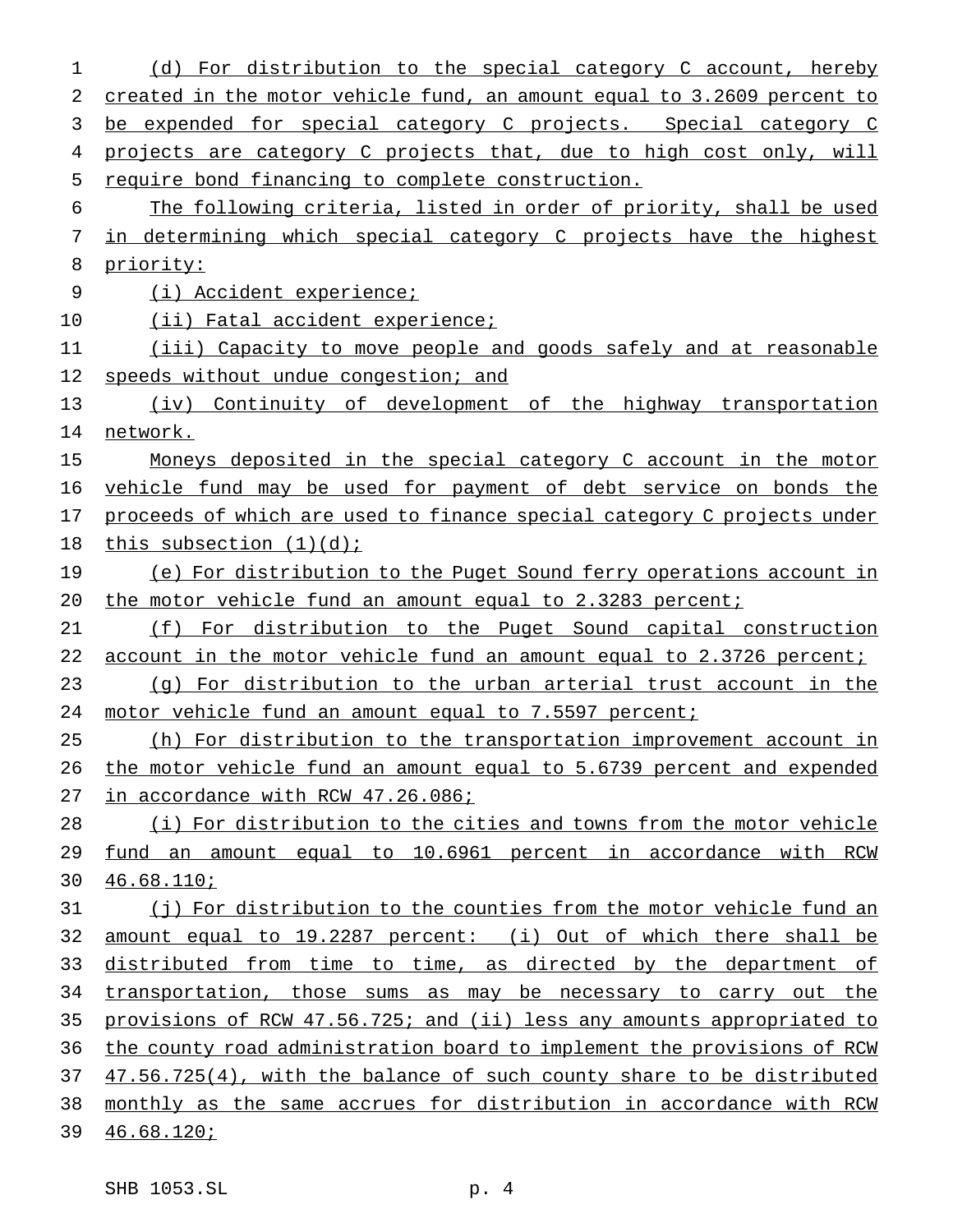(k) For distribution to the county arterial preservation account, hereby created in the motor vehicle fund an amount equal to 1.9565 3 percent. These funds shall be distributed by the county road administration board to counties in proportions corresponding to the number of paved arterial lane miles in the unincorporated area of each county and shall be used for improvements to sustain the structural, safety, and operational integrity of county arterials. The county road administration board shall adopt reasonable rules and develop policies to implement this program and to assure that a pavement management 10 system is used;

 (l) For distribution to the rural arterial trust account in the 12 motor vehicle fund an amount equal to 2.5363 percent and expended in accordance with RCW 36.79.020.

 (2) Nothing in this section or in RCW 46.68.130 may be construed so 15 as to violate any terms or conditions contained in any highway construction bond issues now or hereafter authorized by statute and 17 whose payment is by such statute pledged to be paid from any excise taxes on motor vehicle fuel and special fuels.

 **Sec. 3.** RCW 46.68.110 and 1996 c 94 s 1 are each amended to read as follows:

 Funds credited to the incorporated cities and towns of the state as 22 set forth in RCW ( $(46.68.100(1))$ )  $46.68.090(1)(i)$  shall be subject to deduction and distribution as follows:

 (1) One and one-half percent of such sums shall be deducted monthly as such sums are credited and set aside for the use of the department of transportation for the supervision of work and expenditures of such incorporated cities and towns on the city and town streets thereof, including the supervision and administration of federal-aid programs for which the department of transportation has responsibility: PROVIDED, That any moneys so retained and not expended shall be credited in the succeeding biennium to the incorporated cities and towns in proportion to deductions herein made;

 (2) Thirty-three one-hundredths of one percent of such funds shall be deducted monthly, as such funds accrue, and set aside for the use of the department of transportation for the purpose of funding the cities' share of the costs of highway jurisdiction studies and other studies. Any funds so retained and not expended shall be credited in the succeeding biennium to the cities in proportion to the deductions made;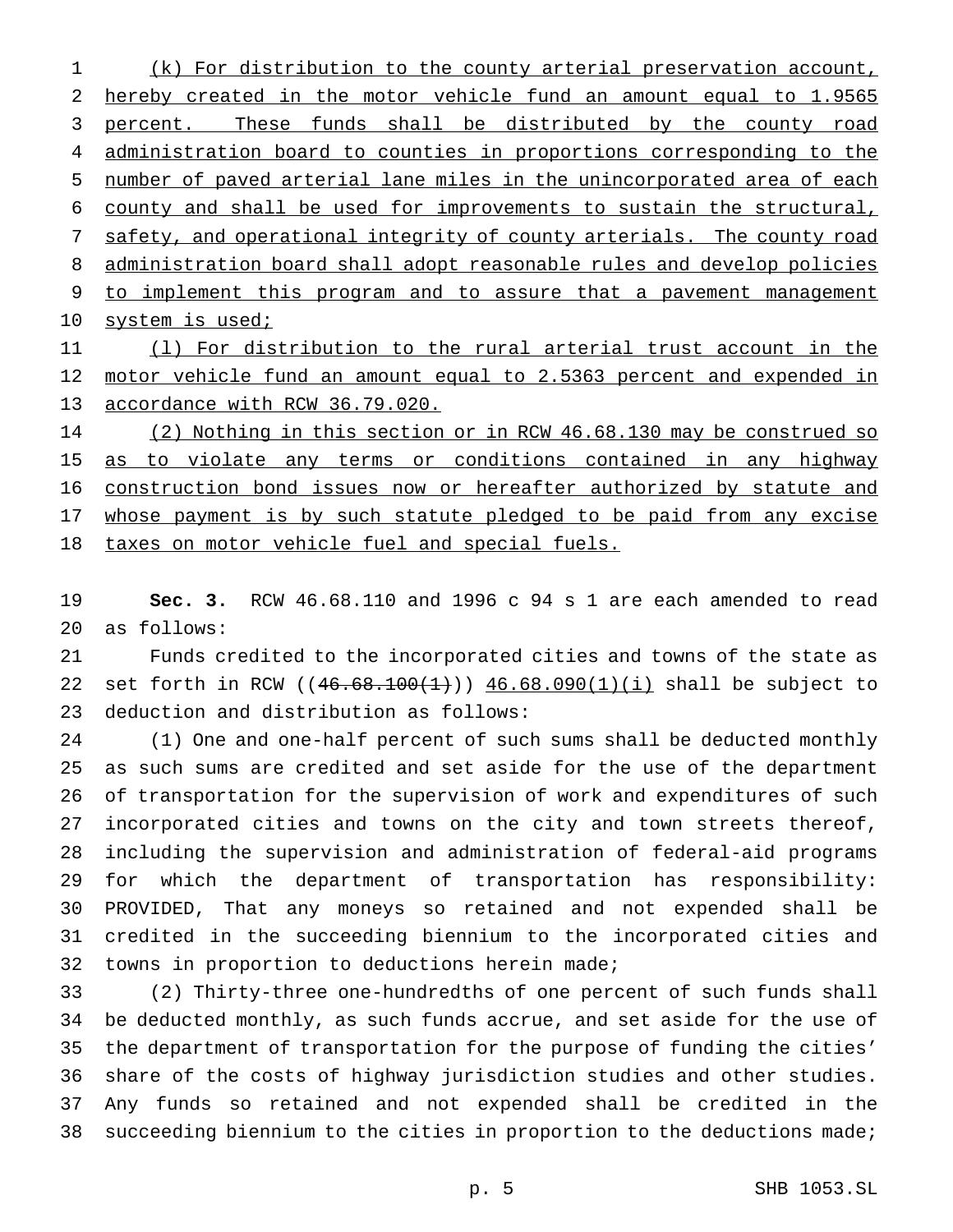(3) One percent of such funds shall be deducted monthly, as such 2 funds accrue, to be deposited in the ((city hardship assistance)) urban 3 arterial trust account, ((hereby created in the motor vehicle fund,)) to implement the city hardship assistance program, as provided in RCW 47.26.164. However, any moneys so retained and not required to carry 6 out the program as of  $((\text{July 1, 1996, and}))$  July 1st of each odd- numbered year thereafter, shall be provided within sixty days to the treasurer and distributed in the manner prescribed in subsection  $((+4))$   $(5)$  of this section;

 (4) 31.86 percent of the fuel tax distributed to the cities and towns in RCW 46.68.090(1)(i) shall be allocated to the incorporated 12 cities and towns in the manner set forth in subsection (5) of this section and subject to deductions in subsections (1), (2), and (3) of 14 this section, subject to RCW 35.76.050, to be used exclusively for: 15 The construction, improvement, chip sealing, seal-coating, and repair 16 for arterial highways and city streets as those terms are defined in 17 RCW 46.04.030 and 46.04.120; the maintenance of arterial highways and 18 city streets for those cities with a population of less than fifteen 19 thousand; or the payment of any municipal indebtedness which may be incurred in the construction, improvement, chip sealing, seal-coating, 21 and repair of arterial highways and city streets; and

22 (5) The balance remaining to the credit of incorporated cities and towns after such deduction shall be apportioned monthly as such funds accrue among the several cities and towns within the state ratably on the basis of the population last determined by the office of financial management.

 **Sec. 4.** RCW 46.68.130 and 1981 c 342 s 11 are each amended to read as follows:

29 The ((net)) tax amount distributed to the state in the manner provided by RCW ((46.68.100)) 46.68.090, and all moneys accruing to the motor vehicle fund from any other source, less such sums as are properly appropriated and reappropriated for expenditure for costs of collection and administration thereof, shall be expended, subject to proper appropriation and reappropriation, solely for highway purposes of the state, including the purposes of RCW 47.30.030. For the purposes of this section, the term "highway purposes of the state" does not include those expenditures of the Washington state patrol heretofore appropriated or reappropriated from the motor vehicle fund.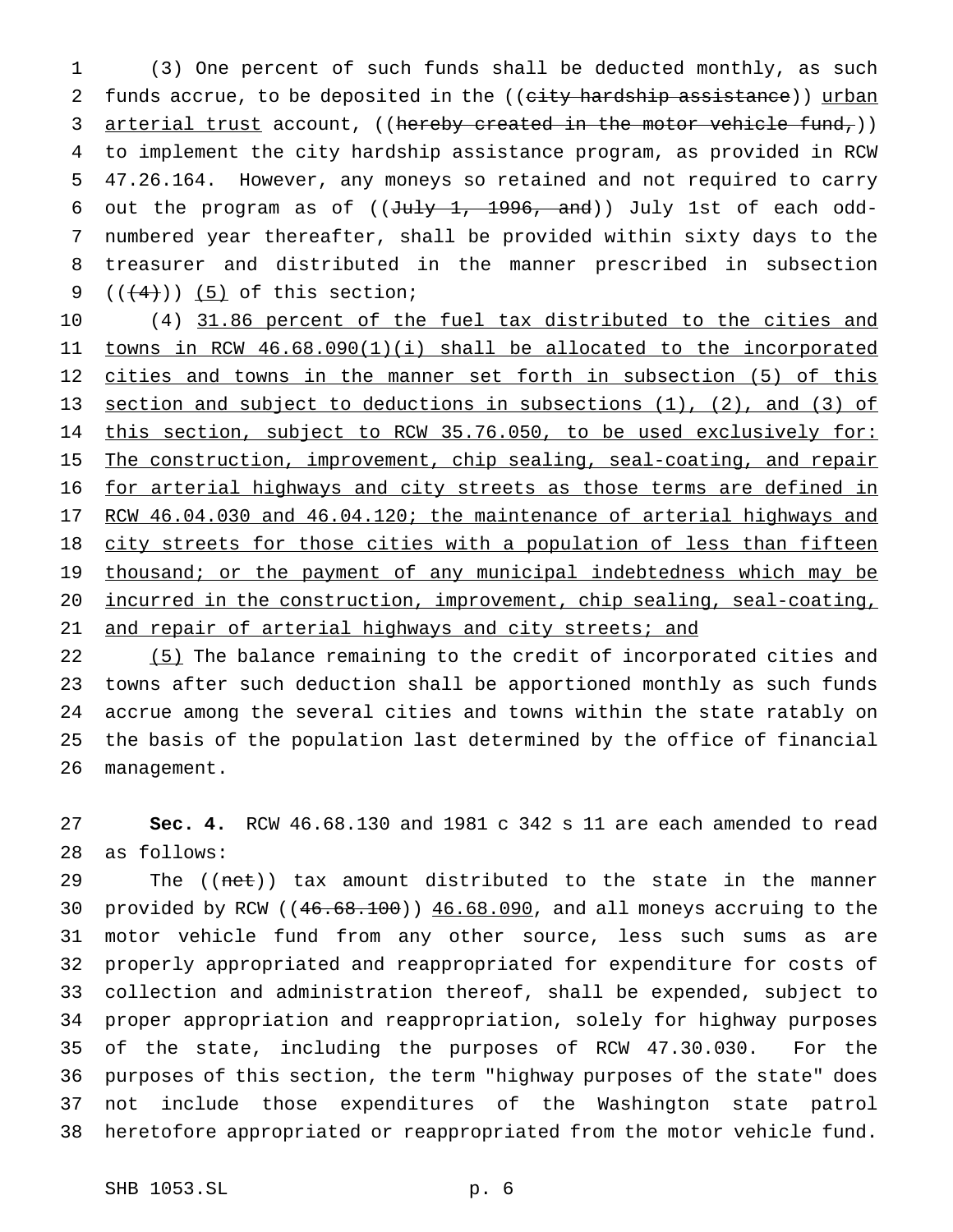Nothing in this section or in RCW 46.68.090 may be construed so as to violate terms or conditions contained in highway construction bond 3 issues authorized by statute as of the effective date of this section 4 or thereafter and whose payment is, by the statute, pledged to be paid from excise taxes on motor vehicle fuel and special fuels.

 **Sec. 5.** RCW 47.26.405 and 1977 ex.s. c 317 s 17 are each amended to read as follows:

 Any funds required to repay such bonds, or the interest thereon when due shall be taken from that portion of the motor vehicle fund which results from the imposition of excise taxes on motor vehicle and special fuels and which is distributed to the state under the 12 provisions of RCW ((46.68.100(6) as now or hereafter amended)) 13 46.68.090(1)(c) for construction of state highways in urban areas, and shall never constitute a charge against any allocations of any other such funds to the state, counties, cities, and towns unless and until the amount of the motor vehicle fund arising from the excise taxes on motor vehicle and special fuels and available to the state for construction of state highways in urban areas proves insufficient to meet the requirements for bond retirement or interest on any such bonds.

 **Sec. 6.** RCW 47.26.425 and 1994 c 179 s 22 are each amended to read as follows:

 Any funds required to repay the first authorization of two hundred million dollars of bonds authorized by RCW 47.26.420, as amended by section 18, chapter 317, Laws of 1977 ex. sess. or the interest thereon when due, shall be taken from that portion of the motor vehicle fund which results from the imposition of excise taxes on motor vehicle and special fuels and which is distributed to the urban arterial trust 29 account in the motor vehicle fund ((and the certain sums received by 30 the small city account in the motor vehicle fund imposed by)) pursuant 31 to RCW ( $82.36.025(3)$  and  $46.68.100(9)$ ))  $46.68.090(1)(g)$ , and shall never constitute a charge against any allocations of any other such funds in the motor vehicle fund to the state, counties, cities, and towns unless and until the amount of the motor vehicle fund arising from the excise tax on motor vehicle and special fuels and distributed 36 to the urban arterial trust account ((and the small city account))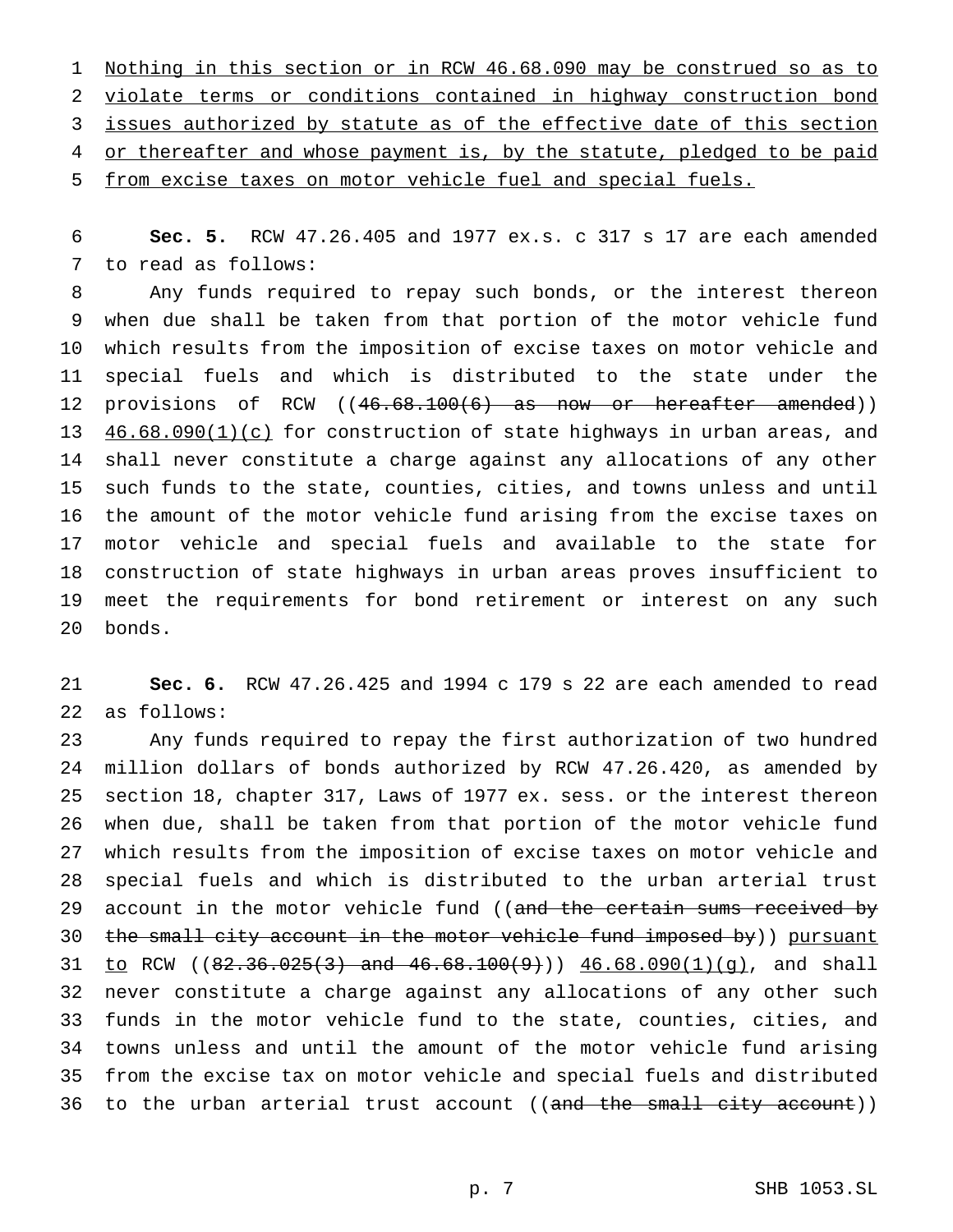proves insufficient to meet the requirements for bond retirement or interest on any such bonds.

 **Sec. 7.** RCW 47.26.4252 and 1995 c 274 s 12 are each amended to read as follows:

 Any funds required to repay the authorization of series II bonds authorized by RCW 47.26.420, as reenacted by section 3, chapter 5, Laws of 1979, or the interest thereon when due, shall first be taken from that portion of the motor vehicle fund which results from the imposition of excise taxes on motor vehicle and special fuels imposed by chapters 82.36 and 82.38 RCW and which is distributed to the urban 11 arterial trust account in the motor vehicle fund ((and the certain sums 12 received by the small city account in the motor vehicle fund imposed 13 by)) pursuant to RCW ( $(82.36.025(3)$  and  $46.68.100(9)$ ))  $46.68.090(1)(q)$ , subject, however, to the prior lien of the first authorization of bonds authorized by RCW 47.26.420, as reenacted by section 3, chapter 5, Laws of 1979. If the moneys distributed to the urban arterial trust account 17 ((and the small city account)) shall ever be insufficient to repay the first authorization bonds together with interest thereon, and the series II bonds or the interest thereon when due, the amount required to make such payments on such bonds or interest thereon shall next be taken from that portion of the motor vehicle fund which results from the imposition of excise taxes on motor vehicle and special fuels and which is distributed to the state, counties, cities, and towns pursuant 24 to RCW ((46.68.100 as now existing or hereafter amended)) 46.68.090. Any payments on such bonds or interest thereon taken from motor vehicle or special fuel tax revenues which are distributable to the state, counties, cities, and towns, shall be repaid from the first moneys distributed to the urban arterial trust account not required for redemption of the first authorization bonds or series II and series III bonds or interest on those bond issues.

 **Sec. 8.** RCW 47.26.4254 and 1995 c 274 s 13 are each amended to read as follows:

 (1) Any funds required to repay series III bonds authorized by RCW 47.26.420, or the interest thereon, when due shall first be taken from that portion of the motor vehicle fund that results from the imposition of excise taxes on motor vehicle and special fuels imposed by chapters 82.36 and 82.38 RCW and that is distributed to the urban arterial trust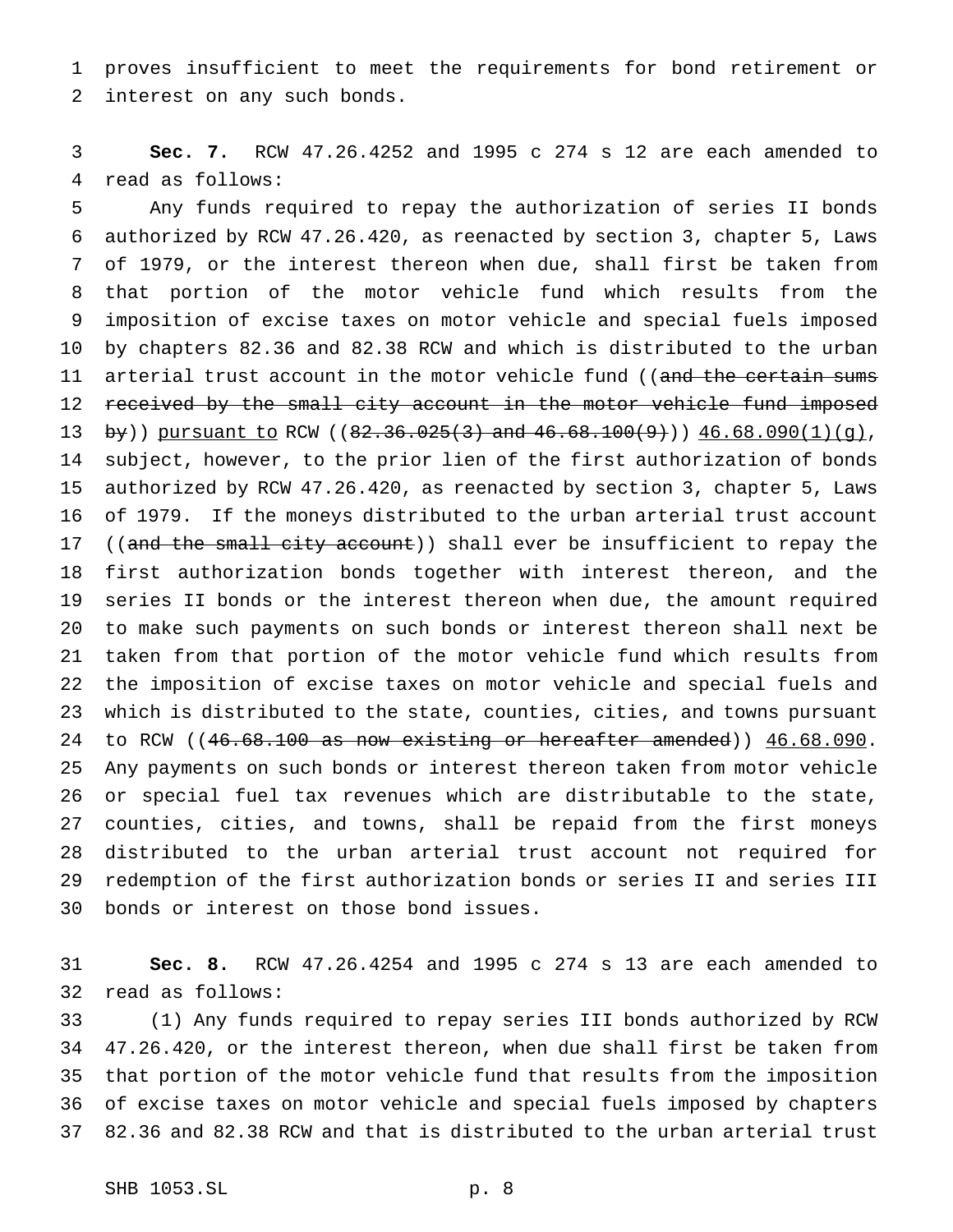1 account in the motor vehicle fund ((and the certain sums received by the small city account in the motor vehicle fund imposed by)) pursuant 3 to RCW  $(82.36.025(3)$  and  $46.68.100(9)$ ))  $46.68.090(1)(g)$ , subject, however, to the prior lien of the first authorization of bonds authorized by RCW 47.26.420. If the moneys so distributed to the urban 6 arterial trust account ((and the small city account)), after first being applied to administrative expenses of the transportation improvement board and to the requirements of bond retirement and payment of interest on first authorization bonds and series II bonds as provided in RCW 47.26.425 and 47.26.4252, are insufficient to meet the requirements for bond retirement or interest on any series III bonds, the amount required to make such payments on series III bonds or interest thereon shall next be taken from that portion of the motor vehicle fund that results from the imposition of excise taxes on motor vehicle and special fuels and that is distributed to the state, counties, cities, and towns pursuant to RCW ((46.68.100)) 46.68.090, subject, however, to subsection (2) of this section.

 (2) To the extent that moneys so distributed to the urban arterial 19 trust account ((and the small city account)) are insufficient to meet the requirements for bond retirement or interest on any series III bonds, sixty percent of the amount required to make such payments when due shall first be taken from that portion of the motor vehicle fund that results from the imposition of excise taxes on motor vehicle and special fuels and that is distributed to the state. The remaining forty percent shall first be taken from that portion of the motor vehicle fund that results from the imposition of excise taxes on motor vehicle and special fuels and that is distributed to the cities and 28 towns pursuant to RCW  $((46.68.100(1))$   $46.68.090(1)(i)$  and to the 29 counties pursuant to RCW ((46.68.100(3). Of the counties', cities', and towns' share of any additional amounts required in the fiscal year ending June 30, 1984, fifteen percent shall be taken from the counties' distributive share and eighty-five percent from the cities' and towns' 33 distributive share))  $46.68.090(1)(j)$ . Of the counties', cities', and towns' share of any additional amounts required in each fiscal year 35 (( $\theta$ ) (( $\theta$ ) ( $\theta$ )), the percentage thereof to be taken from the counties' distributive share and from the cities' and towns' distributive share shall correspond to the percentage of funds authorized for specific county projects and for specific city and town projects, respectively, from the proceeds of series III bonds, for the period through the first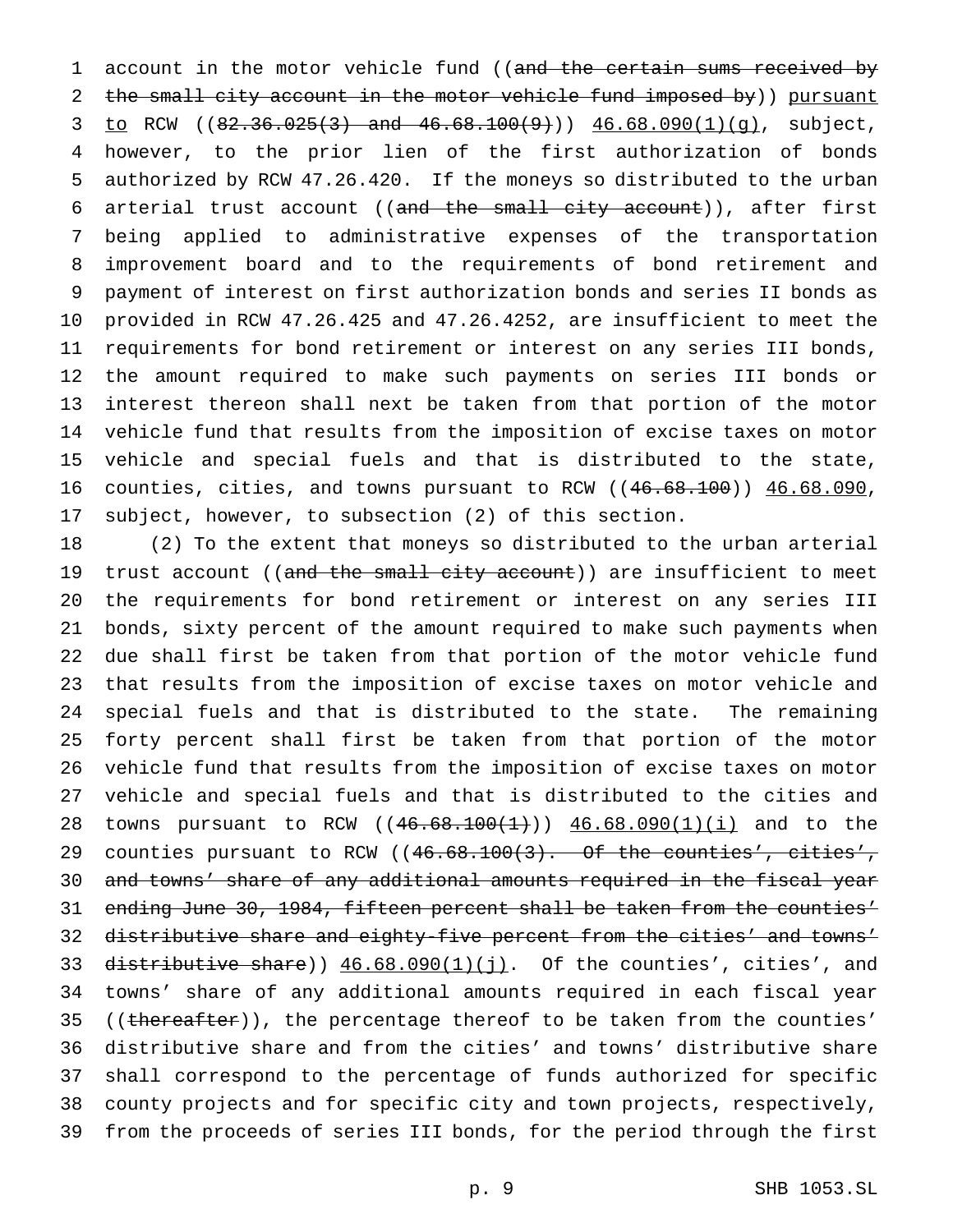eleven months of the prior fiscal year as determined by the chairman of the transportation improvement board and reported to the state finance committee and the state treasurer not later than the first working day of June.

 (3) Any payments on such bonds or interest thereon taken from motor vehicle or special fuel tax revenues that are distributable to the state, counties, cities, and towns shall be repaid from the first 8 moneys distributed to the urban arterial trust account ((and the small 9 city account)) not required for redemption of the first authorization bonds, series II bonds, or series III bonds or interest on these bonds.

 **Sec. 9.** RCW 47.26.505 and 1994 c 179 s 29 are each amended to read as follows:

 Any funds required to repay such bonds, or the interest thereon when due, shall be taken from that portion of the motor vehicle fund which results from the imposition of excise taxes on motor vehicle and special fuels and which is distributed to the transportation 17 improvement account in the motor vehicle fund ((and the sums received 18 by the small city account in the motor vehicle fund)) under RCW 19 ((46.68.095)) 46.68.090, and shall never constitute a charge against any allocations of any other such funds in the motor vehicle fund to the state, counties, cities, and towns unless and until the amount of the motor vehicle fund arising from the excise tax on motor vehicle and special fuels and distributed to the transportation improvement account proves insufficient to meet the requirements for bond retirement or interest on any such bonds.

 **Sec. 10.** RCW 47.30.030 and 1979 ex.s. c 121 s 1 are each amended to read as follows:

 Where an existing highway severs, or where the right of way of an existing highway accommodates a trail for pedestrians, equestrians, or bicyclists or where the separation of motor vehicle traffic from pedestrians, equestrians, or bicyclists will materially increase the motor vehicle safety, the provision of facilities for pedestrians, equestrians, or bicyclists which are a part of a comprehensive trail plan adopted by federal, state, or local governmental authority having jurisdiction over the trail is hereby authorized. The department of transportation, or the county or city having jurisdiction over the highway, road, or street, or facility is further authorized to expend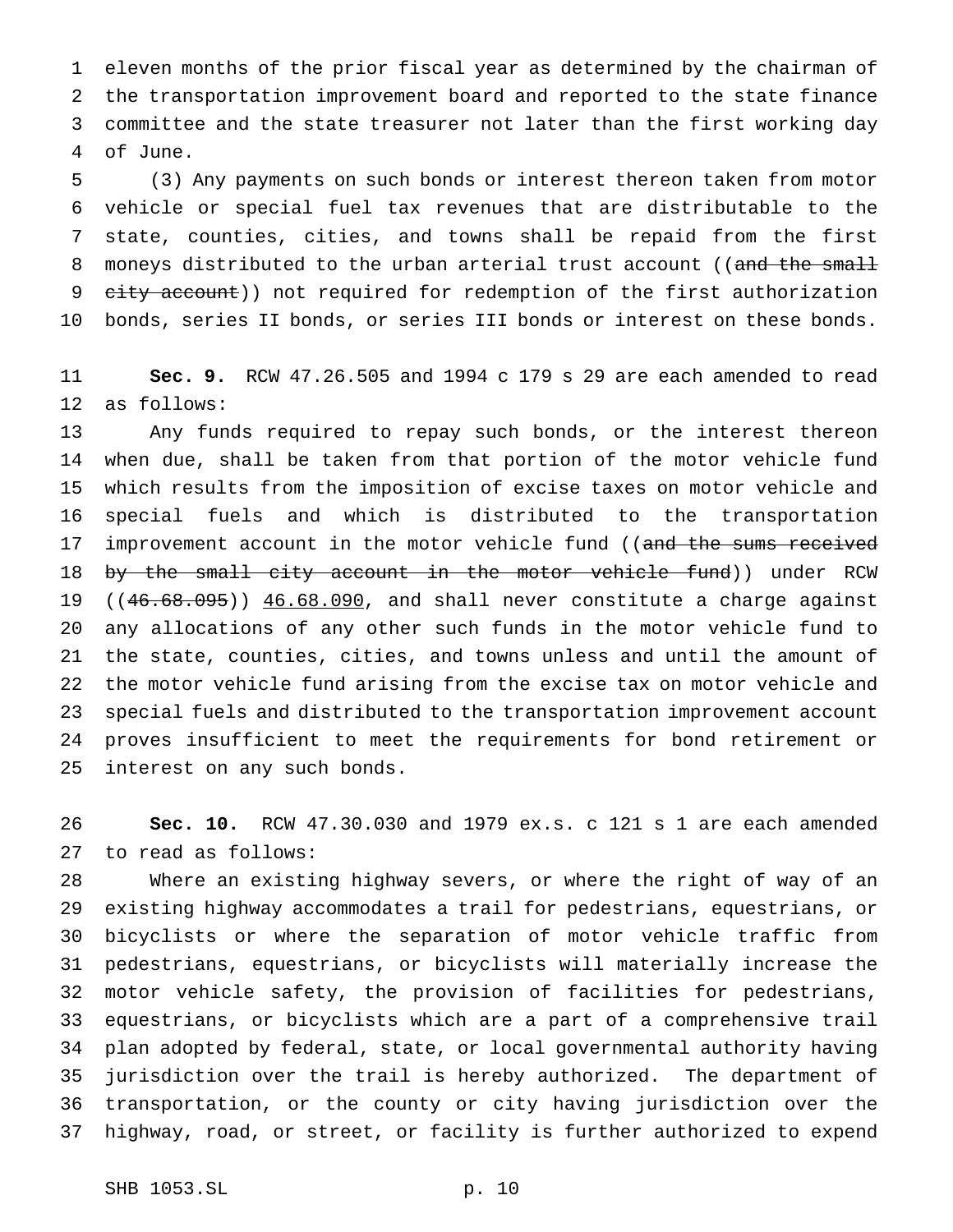reasonable amounts out of the funds made available to them, according 2 to the provisions of RCW ((46.68.100)) 46.68.090, as necessary for the planning, accommodation, establishment, and maintenance of such facilities.

 **Sec. 11.** RCW 47.30.050 and 1979 ex.s. c 121 s 2 are each amended to read as follows:

 (1) The amount expended by a city, town, or county as authorized by 8 RCW 47.30.030((, as now or hereafter amended,)) shall never in any one 9 fiscal year be less than (( $\theta$ ne-half of one))  $0.42$  percent of the total 10 amount of funds received from the motor vehicle fund according to ((the 11 provisions of)) RCW ((46.68.100: PROVIDED, That)) 46.68.090. However, this section does not apply to a city or town in any year in which the 13 ((one-half of one)) 0.42 percent equals five hundred dollars or less, 14 or to a county in any year in which the ((one-half of one)) 0.42 15 percent equals three thousand dollars or less( $($  : PROVIDED FURTHER, 16 That)). Also, a city, town, or county in lieu of expending the funds each year may credit the funds to a financial reserve or special fund, to be held for not more than ten years, and to be expended for the purposes required or permitted by RCW 47.30.030.

 (2) In each fiscal year the department of transportation shall 21 expend, as a minimum, for the purposes mentioned in RCW  $47.30.030$  ( $\sqrt{as}$ 22 now or hereafter amended,) a sum equal to three-tenths of one percent of all funds, both state and federal, expended for the construction of state highways in such year, or in order to more efficiently program trail improvements the department may defer any part of such minimum trail or path expenditures for a fiscal year for a period not to exceed four years after the end of such fiscal year. Any fiscal year in which the department expends for trail or path purposes more than the minimum sum required by this subsection, the amount of such excess expenditure shall constitute a credit which may be carried forward and applied to the minimum trail and path expenditure requirements for any of the ensuing four fiscal years.

 (3) The department of transportation, a city, or a county in computing the amount expended for trails or paths under their respective jurisdictions may include the cost of improvements consistent with a comprehensive plan or master plan for bicycle trails or paths adopted by a state or local governmental authority either prior to such construction or prior to January 1, 1980.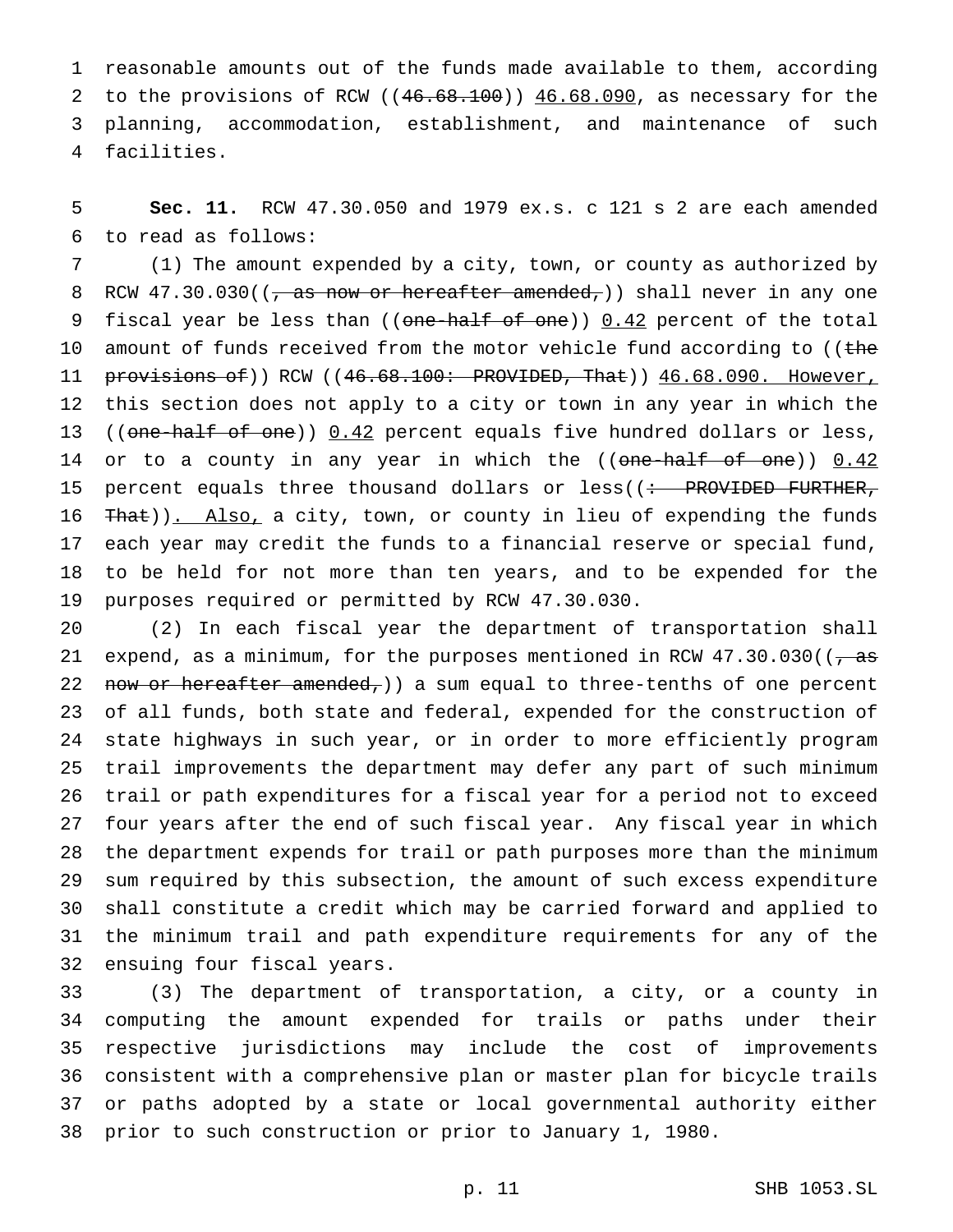**Sec. 12.** RCW 47.56.725 and 1991 c 310 s 1 are each amended to read as follows:

 (1) The department is hereby authorized to enter into a continuing agreement with Pierce, Skagit, and Whatcom counties pursuant to which the department shall, from time to time, direct the distribution to each of the counties the amounts authorized in subsection (2) of this 7 section in accordance with RCW ((46.68.100)) 46.68.090.

 (2) The department is authorized to include in each agreement a provision for the distribution of funds to each county to reimburse the county for fifty percent of the deficit incurred during each previous fiscal year in the operation and maintenance of the ferry system owned and operated by the county. The total amount to be reimbursed to Pierce, Skagit, and Whatcom counties collectively shall not exceed one million dollars in any biennium. Each county agreement shall contain a requirement that the county shall maintain tolls on its ferries at least equal to tolls in place on January 1, 1990.

 (3) The annual fiscal year operating and maintenance deficit, if any, shall be determined by Pierce, Skagit, and Whatcom counties subject to review and approval of the department. The annual fiscal year operating and maintenance deficit is defined as the total of operations and maintenance expenditures less the sum of ferry toll revenues and that portion of fuel tax revenue distributions which are attributable to the county ferry as determined by the department. Distribution of the amounts authorized by subsection (2) of this section by the state treasurer shall be directed by the department upon the receipt of properly executed vouchers from each county.

 (4) The county road administration board may evaluate requests by Pierce, Skagit, Wahkiakum, and Whatcom counties for county ferry capital improvement funds. The board shall evaluate the requests and, if approved by a majority of the board, submit the requests to the legislature for funding out of the amounts available under RCW 32 ((46.68.100(3))) 46.68.090(1)(j). Any county making a request under this subsection shall first seek funding through the public works trust fund, or any other available revenue source, where appropriate.

 **Sec. 13.** RCW 47.56.750 and 1995 c 274 s 16 are each amended to read as follows:

 There is hereby created in the highway bond retirement fund in the state treasury a special account to be known as the Columbia river toll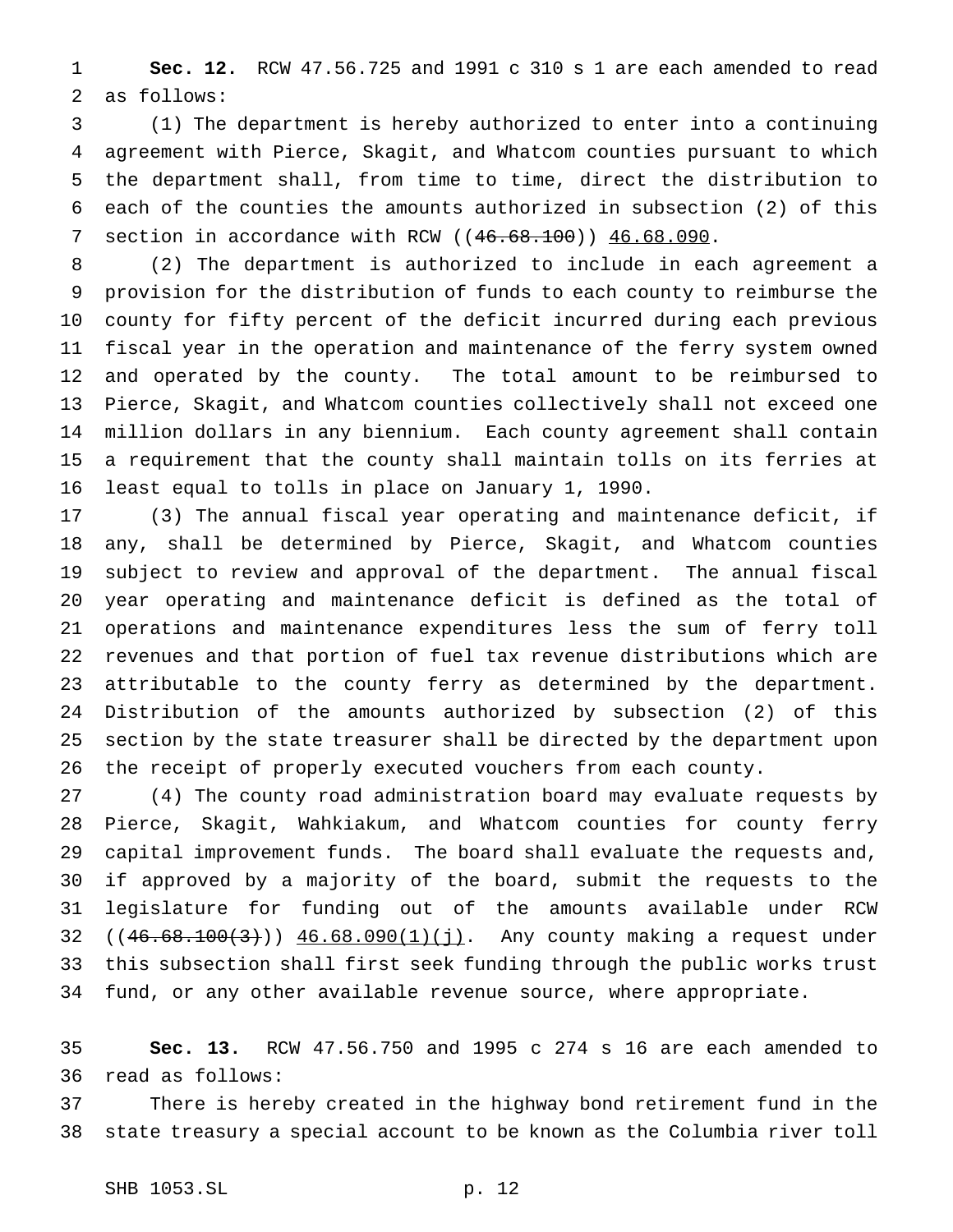bridge account into which shall be deposited any capitalized interest from the proceeds of the bonds, and at least monthly all of the tolls and other revenues received from the operation of the toll bridge and from any interest which may be earned from the deposit or investment of these revenues after the payment of costs of operation, maintenance, management, and necessary repairs of the facility. The principal of and interest on the bonds shall be paid first from money deposited in the Columbia river toll bridge account in the highway bond retirement fund, and then, to the extent that money deposited in that account is insufficient to make any such payment when due, from the state excise taxes on motor vehicle and special fuels deposited in the highway bond retirement fund. There is hereby pledged the proceeds of state excise taxes on motor vehicle and special fuels imposed under chapters 82.36 and 82.38 RCW to pay the bonds and interest thereon, and the legislature hereby agrees to continue to impose the same excise taxes on motor vehicle and special fuels in amounts sufficient to pay, when due, the principal and interest on the bonds if the money deposited in the Columbia river toll bridge account of the highway bond retirement fund is insufficient to make such payments. Not less than fifteen days prior to the date any interest or principal and interest payments are due, the state finance committee shall certify to the state treasurer such amount of additional moneys as may be required for debt service, and the treasurer shall thereupon transfer from the motor vehicle fund such amount from the proceeds of such excise taxes into the highway bond retirement fund. Any proceeds of such excise taxes required for these purposes shall first be taken from that portion of the motor vehicle fund which results from the imposition of the excise taxes on motor vehicle and special fuels and which is distributed to the state. If the proceeds from the excise taxes distributed to the state are ever insufficient to meet the required payments on principal or interest on the bonds when due, the amount required to make the payments on the principal or interest shall next be taken from that portion of the motor vehicle fund which results from the imposition of excise taxes on motor vehicle and special fuels and which is distributed to the state, 35 counties, cities, and towns pursuant to RCW ((46.68.100 as now existing 36 or hereafter amended)) 46.68.090. Any payments of the principal or interest taken from the motor vehicle or special fuel tax revenues which are distributable to the counties, cities, and towns shall be repaid from the first moneys distributed to the state not required for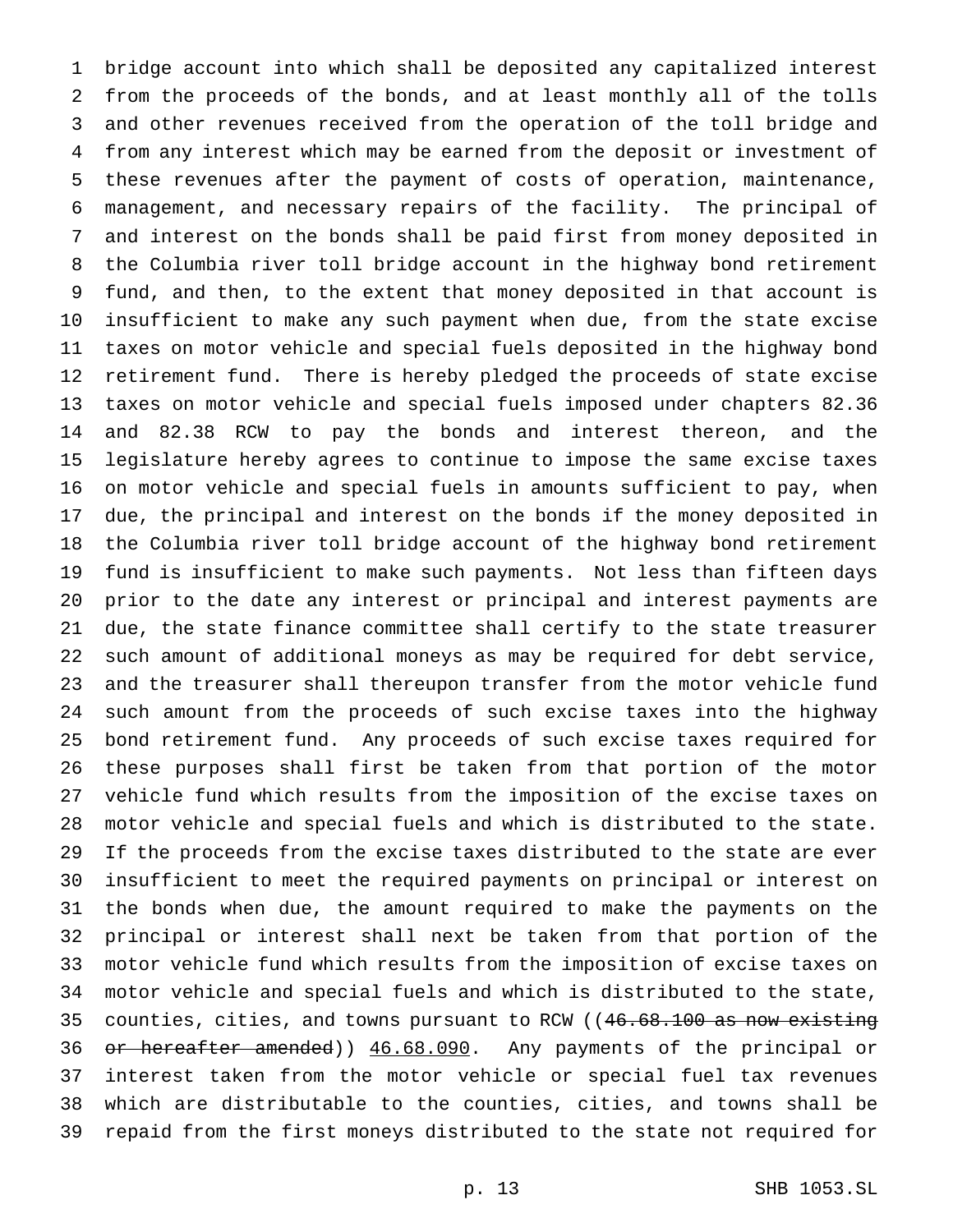redemption of the bonds or interest thereon. The legislature covenants and pledges that it shall at all times provide sufficient revenues from the imposition of such excise taxes to pay the principal and interest due on the bonds.

 **Sec. 14.** RCW 47.56.771 and 1995 c 274 s 17 are each amended to read as follows:

 (1) The refunding bonds authorized under RCW 47.56.770 shall be general obligation bonds of the state of Washington and shall be issued in a total principal amount not to exceed fifteen million dollars. The exact amount of refunding bonds to be issued shall be determined by the state finance committee after calculating the amount of money deposited with the trustee for the bonds to be refunded which can be used to redeem or defease outstanding toll bridge authority, ferry, and Hood Canal bridge revenue bonds after the setting aside of sufficient money from that fund to pay the first interest installment on the refunding bonds. The refunding bonds shall be serial in form maturing at such time, in such amounts, having such denomination or denominations, redemption privileges, and having such terms and conditions as determined by the state finance committee. The last maturity date of the refunding bonds shall not be later than January 1, 2002.

 (2) The refunding bonds shall be signed by the governor and the state treasurer under the seal of the state, which signatures shall be made manually or in printed facsimile. The bonds shall be registered in the name of the owner in accordance with chapter 39.46 RCW. The refunding bonds shall distinctly state that they are a general obligation of the state of Washington, shall pledge the full faith and credit of the state, and shall contain an unconditional promise to pay the principal thereof and the interest thereon when due. The refunding bonds shall be fully negotiable instruments.

 (3) The principal and interest on the refunding bonds shall be first payable in the manner provided in this section from the proceeds of state excise taxes on motor vehicle and special fuels imposed by chapters 82.36 and 82.38 RCW.

 (4) The principal of and interest on the refunding bonds shall be paid first from the state excise taxes on motor vehicle and special fuels deposited in the ferry bond retirement fund. There is hereby pledged the proceeds of state excise taxes on motor vehicle and special fuels imposed under chapters 82.36 and 82.38 RCW to pay the refunding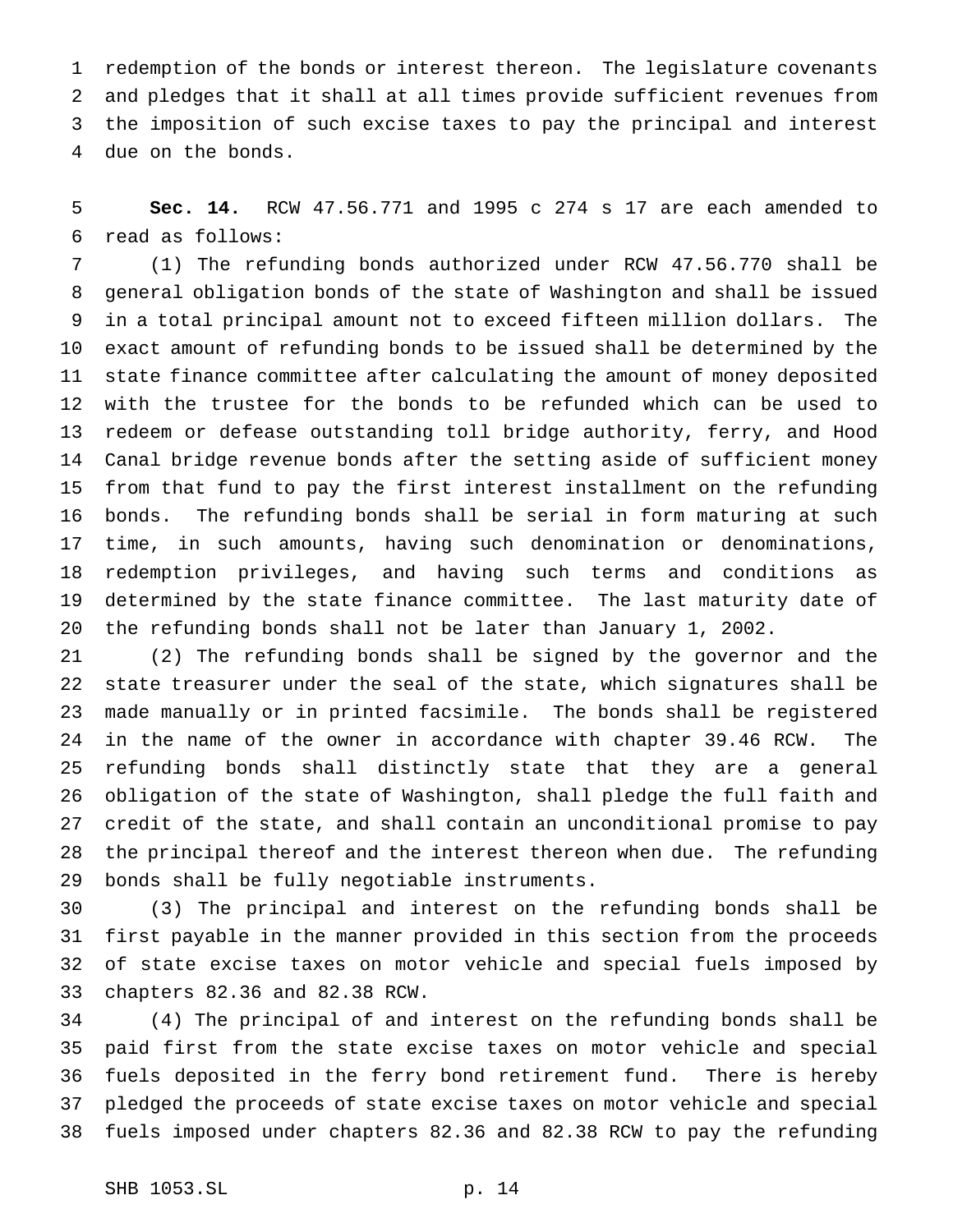bonds and interest thereon, and the legislature hereby agrees to continue to impose the same excise taxes on motor vehicle and special fuels in amounts sufficient to pay, when due, the principal and interest on the refunding bonds. Not less than fifteen days prior to the date any interest or principal and interest payments are due, the state finance committee shall certify to the state treasurer such amount of additional money as may be required for debt service, and the treasurer shall thereupon transfer from the motor vehicle fund such amount from the proceeds of such excise taxes into the ferry bond retirement fund. Any proceeds of such excise taxes required for these purposes shall first be taken from that portion of the motor vehicle fund which results from the imposition of the excise taxes on motor vehicle and special fuels and which is distributed to the Puget Sound capital construction account. If the proceeds from excise taxes distributed to the state are ever insufficient to meet the required payments on principal or interest on the refunding bonds when due, the amount required to make the payments on the principal or interest shall next be taken from that portion of the motor vehicle fund which results from the imposition of excise taxes on motor vehicle and special fuels and which is distributed to the state, counties, cities, and towns 21 pursuant to RCW ((46.68.100 as now existing or hereafter amended)) 22 46.68.090. Any payments of the principal or interest taken from the motor vehicle or special fuel tax revenues which are distributable to the counties, cities, and towns shall be repaid from the first money distributed to the state not required for redemption of the refunding bonds or interest thereon. The legislature covenants that it shall at all times provide sufficient revenues from the imposition of such excise taxes to pay the principal and interest due on the refunding bonds.

 **Sec. 15.** RCW 47.60.420 and 1990 c 42 s 407 are each amended to read as follows:

 To the extent that all revenues from the Washington state ferry system available therefor are insufficient to provide for the payment of principal and interest on the bonds authorized and issued under RCW 35 47.60.400 through ((47.60.470)) 47.60.450 and for sinking fund requirements established with respect thereto and for payment into such reserves as the department has established with respect to the securing of the bonds, there is imposed a first and prior charge against the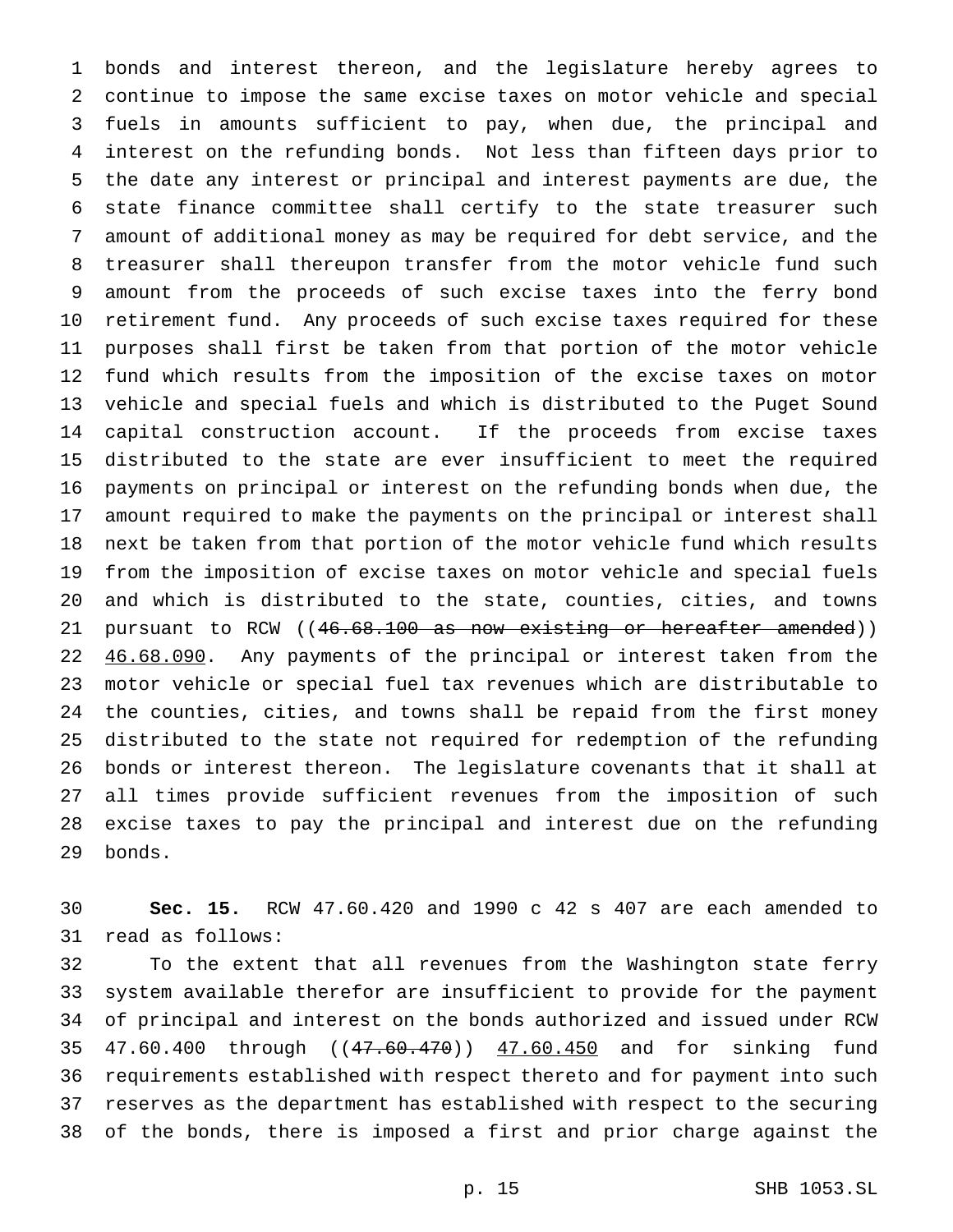Puget Sound capital construction account of the motor vehicle fund created by RCW 47.60.505 and, to the extent required, against all 3 revenues required by RCW ((46.68.100)) 46.68.090 to be deposited in the Puget Sound capital construction account.

 To the extent that the revenues from the Washington state ferry system available therefor are insufficient to meet required payments of principal and interest on bonds, sinking fund requirements, and payments into reserves, the department shall use moneys in the Puget Sound capital construction account for such purpose.

 **Sec. 16.** RCW 82.36.025 and 1994 c 179 s 30 are each amended to read as follows:

12 (The motor vehicle fuel tax rate shall be computed as the sum of the tax rate provided in subsection (1) of this section and the additional tax rates provided in subsections (2) through (5) of this 15 section.

 $(\frac{1}{1})$ ) A motor vehicle fuel tax rate of ((seventeen)) twenty-three cents per gallon shall apply to the sale, distribution, or use of motor vehicle fuel.

 $((2)$  An additional motor vehicle fuel tax rate of one-third cent per gallon shall apply to the sale, distribution, or use of motor 21 vehicle fuel, and the proceeds from this additional tax rate, reduced 22 by an amount equal to the sum of the payments under RCW 46.68.090(1) 23  $(a)$ , (b), and (c) multiplied by the additional tax rate prescribed by 24 this subsection divided by the motor vehicle fuel tax rate provided in 25 this section, shall be deposited in the rural arterial trust account in 26 the motor vehicle fund for expenditures under RCW 36.79.020.

27 (3) An additional motor vehicle fuel tax rate of one-third cent per gallon shall apply to the sale, distribution, or use of motor vehicle 29 fuel, and the proceeds from this additional tax rate, reduced by an amount equal to the sum of the payments under RCW 46.68.090(1) (a),  $(b)$ , and  $(c)$  multiplied by the additional tax rate prescribed by this 32 subsection divided by the motor vehicle fuel tax rate provided in this section, shall be deposited in the urban arterial trust account in the motor vehicle fund. After June 30, 1995, ninety-five percent of this revenue shall be deposited in the urban arterial trust account in the motor vehicle fund and five percent shall be deposited in the small 37 city account in the motor vehicle fund.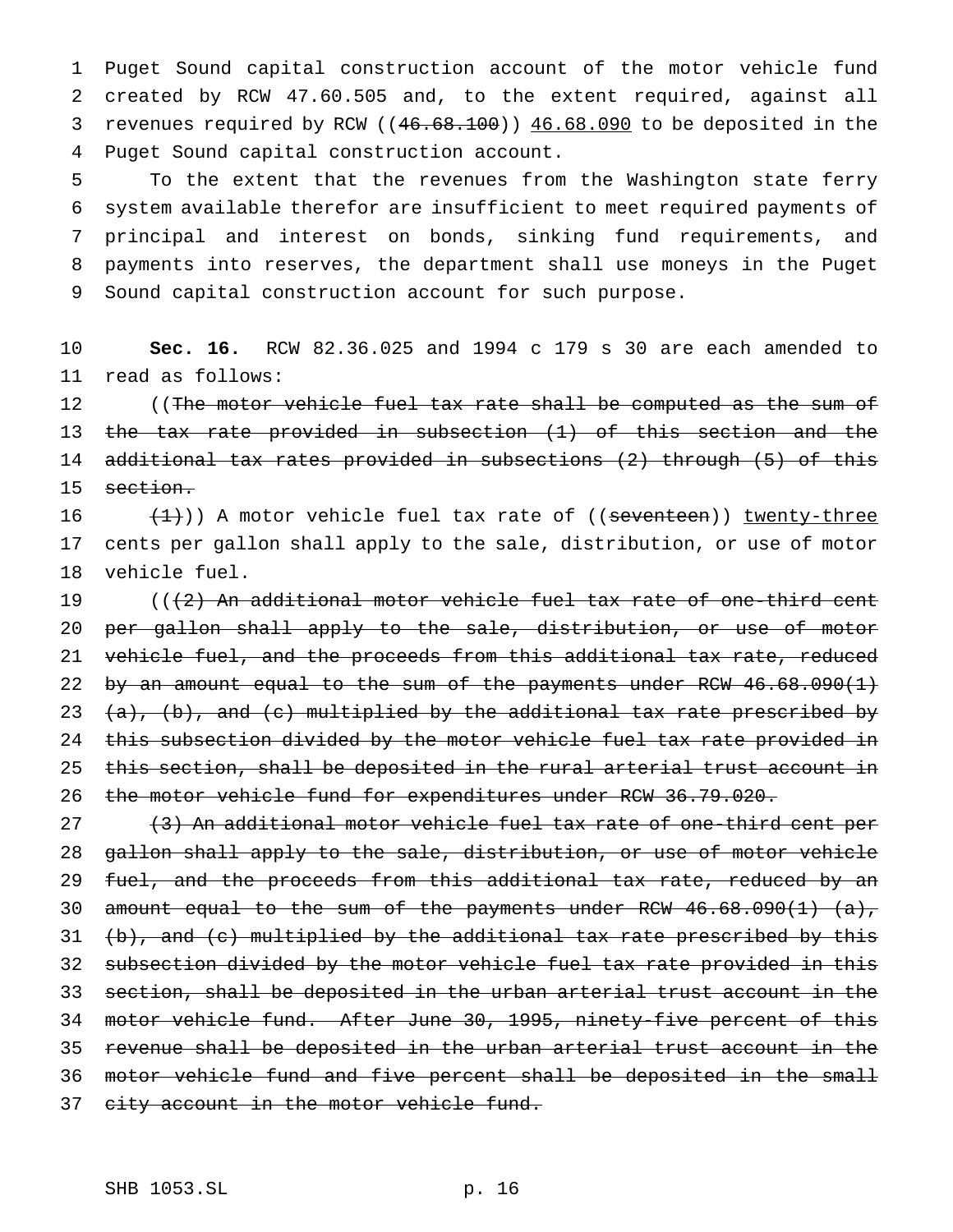(4) An additional motor vehicle fuel tax rate of one-third cent per gallon shall be applied to the sale, distribution, or use of motor vehicle fuel, and the proceeds from this additional tax rate, reduced by an amount equal to the sum of the payments under RCW 46.68.090(1)  $(a)$ ,  $(b)$ , and  $(c)$  multiplied by the additional tax rate prescribed by this subsection divided by the motor vehicle fuel tax rate provided in this section, shall be deposited in the motor vehicle fund to be 8 expended for highway purposes of the state as defined in RCW 46.68.130. (5) An additional motor vehicle fuel tax rate of four cents per gallon from April 1, 1990, through March 31, 1991, and five cents per gallon from April 1, 1991, applies to the sale, distribution, or use of 12 motor vehicle fuel. The proceeds from the additional tax rate under 13 this subsection, reduced by an amount equal to the sum of the payments 14 under RCW  $46.68.090(1)$  (a), (b), and (c) multiplied by the additional 15 tax rate prescribed by this subsection divided by the motor fuel tax rate provided in this section, shall be deposited in the motor vehicle 17 fund and shall be distributed by the state treasurer according to RCW  $18 \quad 46.68.095.)$ 

 NEW SECTION. **Sec. 17.** The following acts or parts of acts are each repealed:

 (1) RCW 46.68.095 (Distribution of additional state-wide taxes) and 1994 c 179 s 4 & 1990 c 42 s 103;

 (2) RCW 46.68.100 (Allocation of net tax amount in motor vehicle fund) and 1994 c 179 s 5, 1991 c 310 s 2, 1986 c 66 s 1, 1984 c 7 s 73, 1977 ex.s. c 317 s 9, 1977 c 51 s 1, 1975-'76 2nd ex.s. c 57 s 1, 1973 1st ex.s. c 124 s 1, 1972 ex.s. c 24 s 2, 1970 ex.s. c 85 s 4, 1967 ex.s. c 145 s 79, 1967 ex.s. c 83 s 8, 1961 ex.s. c 7 s 6, & 1961 c 12 s 46.68.100;

 (3) RCW 46.68.115 (Allocation and use of amounts distributed to cities and towns) and 1987 c 234 s 1, 1983 c 43 s 1, & 1977 ex.s. c 317 s 10;

 (4) RCW 46.68.150 (Construction and improvements in urban areas-- Expenditure of motor vehicle fuel taxes and bond proceeds) and 1984 c 7 s 74, 1977 ex.s. c 317 s 11, & 1967 ex.s. c 83 s 9;

 (5) RCW 47.26.060 (Apportionment of funds to regions--Manner and basis--Biennial adjustment) and 1981 c 315s1& 1967 ex.s. c 83 s 12;